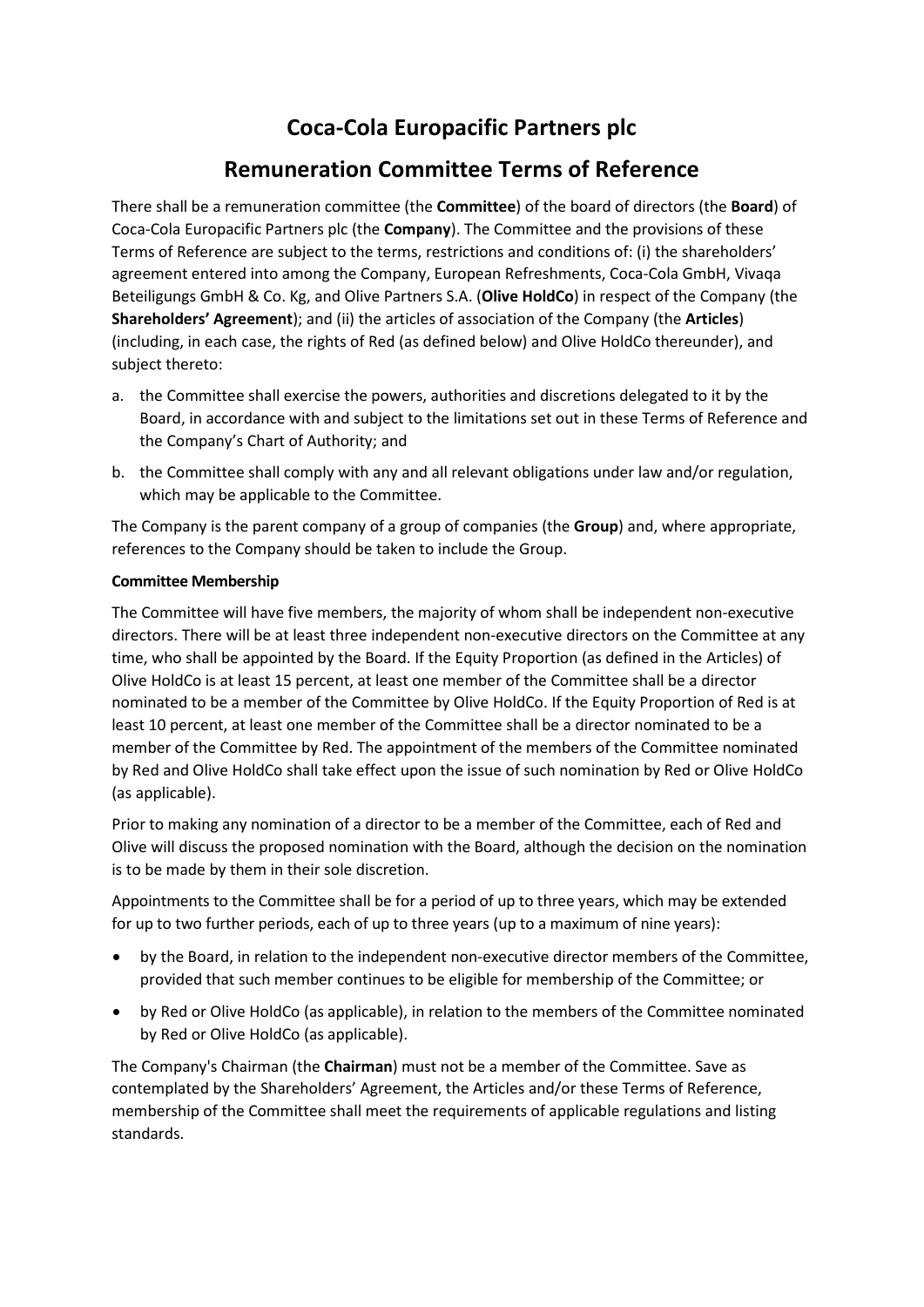The Board shall designate an independent non-executive director member of the Committee as the Chairman (the **Committee Chairman**). The Committee Chairman shall be appointed for a term of up to three years which, if recommended by the Committee, may be extended by the Board for an additional term of three years (up to a maximum term of six consecutive years) provided that the Committee Chairman continues to be eligible for membership of the Committee.

#### **Responsibilities and Duties**

### *1. Responsibilities of the Committee shall be, as follows:*

- A. To recommend to the Board for its approval the remuneration policy for the Chairman and Non-Executive Directors. The Board will set the remuneration of the Chairman and, within the limits set in the Articles, the remuneration of the Non-Executive Directors.
- B. To review workforce remuneration and related policies, and the alignment of incentives and rewards with culture, taking these into account when setting policy for executive remuneration. The review will include matters such as any pay principles applied across the Company, the approach to remuneration fairness, base pay, benefits, and all incentives and aspects of financial and non-financial reward that drive behaviour (for example, sales compensation) regardless of where this is managed in the business.
- C. To recommend to the Board for its approval the remuneration policy for the Chief Executive Officer (**CEO**), including, but not limited to, base salary, short-and long-term incentives (cash or equity based), pension arrangements, other benefits in cash or in kind and any share ownership requirements, structured so as to link rewards to corporate and individual performance and designed to promote the long-term sustainable success of the Company, taking into account the Company's strategy and ESG agenda. The Board will set the remuneration of the CEO.
- D. To approve the remuneration policy and set the remuneration for each Senior Manager (as defined below). Consistent with the policy and in consultation with the CEO, to approve the total individual remuneration package of each Senior Manager, including, but not limited to, base salary, short-and long-term incentives (cash or equity based), pension arrangements and other benefits in cash or in kind, structured so as to link rewards to corporate and individual performance and designed to promote the long-term sustainable success of the Company, taking into account the Company's strategy and ESG agenda.
- E. No person will be involved in any decisions on his or her own remuneration.
- F. In approving or recommending any remuneration policy, and particularly when considering annual salary increases, the Committee should consider (i) all legal and regulatory requirements, (ii) the remuneration conditions elsewhere in the Company's group, (iii) reliable up-to-date information about remuneration in other companies of comparable scale and complexity. The Committee should also determine an appropriate balance between fixed and performance-related remuneration and between immediate and deferred remuneration. The objective of the policy shall be to attract, retain and motivate executive management of the quality required to run the Company successfully having regard to views of shareholders and other stakeholders. The policy should have regard to the risk appetite of the Company and align with the Company's long-term strategic goals.
- G. To approve, consistent with the relevant remuneration policy and ensuring that failure is not rewarded and that the duty to mitigate loss is fully recognised, the terms of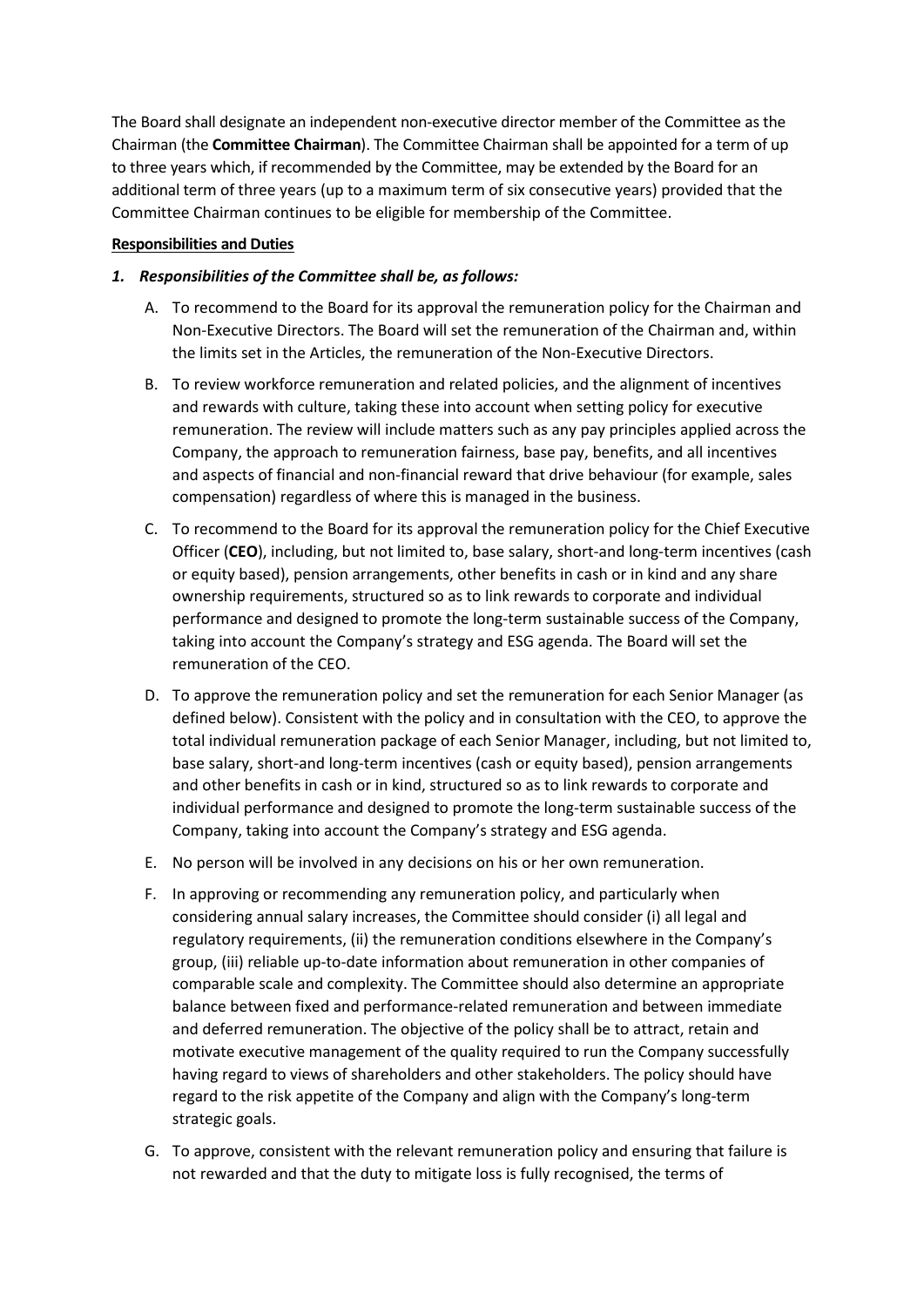employment and service agreements for each Senior Manager, as well as the contractual terms, and any payments made, on the termination of any Senior Manager's employment and to recommend to the Board for its approval such terms in respect of the CEO, Chairman and the Non-Executive Directors.

- H. To recommend to the Board any amendments to the policy for expenses from the Directors.
- I. To recommend to the Board for its approval:
	- i. the design, establishment and adoption of any share-based incentive plans, including the performance criteria under such plans;
	- ii. any amendment to, and/or termination of, such plans as deemed necessary, from time to time; and
	- iii. to encourage and monitor participation in such plans across the Company.
- J. To approve grants of awards under a Board-approved share-based incentive plan, as well as any performance-based criteria and performance targets applicable to awards granted to Senior Managers, in accordance with the terms of such Board-approved plan and the relevant remuneration policy.
- K. To recommend to the Board for its approval the grant of awards to the CEO under sharebased incentive plans.
- L. To approve, or to recommend to the Board for its approval in respect of the CEO, from time to time, non-equity-based incentive plans and grants of awards under those plans, including the performance-based criteria and any performance targets applicable under any plan, in which the CEO, and/or Senior Managers are eligible to participate.
- M. To recommend to the Board for its approval, in accordance with the relevant remuneration policy, payouts to the CEO made under any performance-related pay plans operated by the Company and the total annual payments made under the plans.
- N. To approve payouts to the Senior Managers made under any performance-related pay plans operated by the Company and the total annual payments made under the plans.
- O. To recommend to the Board, from time to time, that it should adopt, terminate or amend any employee benefit plan established and maintained primarily for the benefit of the CEO and Senior Managers.
- P. To receive a report, at least annually, of the retirement benefit schemes or programs within the Company's group, including the material costs and liabilities of the schemes or programs.
- Q. To monitor the effectiveness and appropriateness of the Company's remuneration policies and the Company's base salary, short- and long-term bonus programmes designed to provide compensation primarily to the CEO and/or Senior Managers, to recommend any amendments deemed necessary in relation to such programmes and to oversee the administration of such programmes.
- R. To produce (i) a report on executive compensation for inclusion in the Company's annual report and accounts, to meet the requirements to publish such a report in an annual proxy statement; (ii) a report on directors' remuneration for inclusion in the Company's annual report and accounts (as required by Part 15 of the UK Companies Act 2006, Schedule 8 of the UK Large and Medium-Sized Companies and Groups (Accounts and Reports)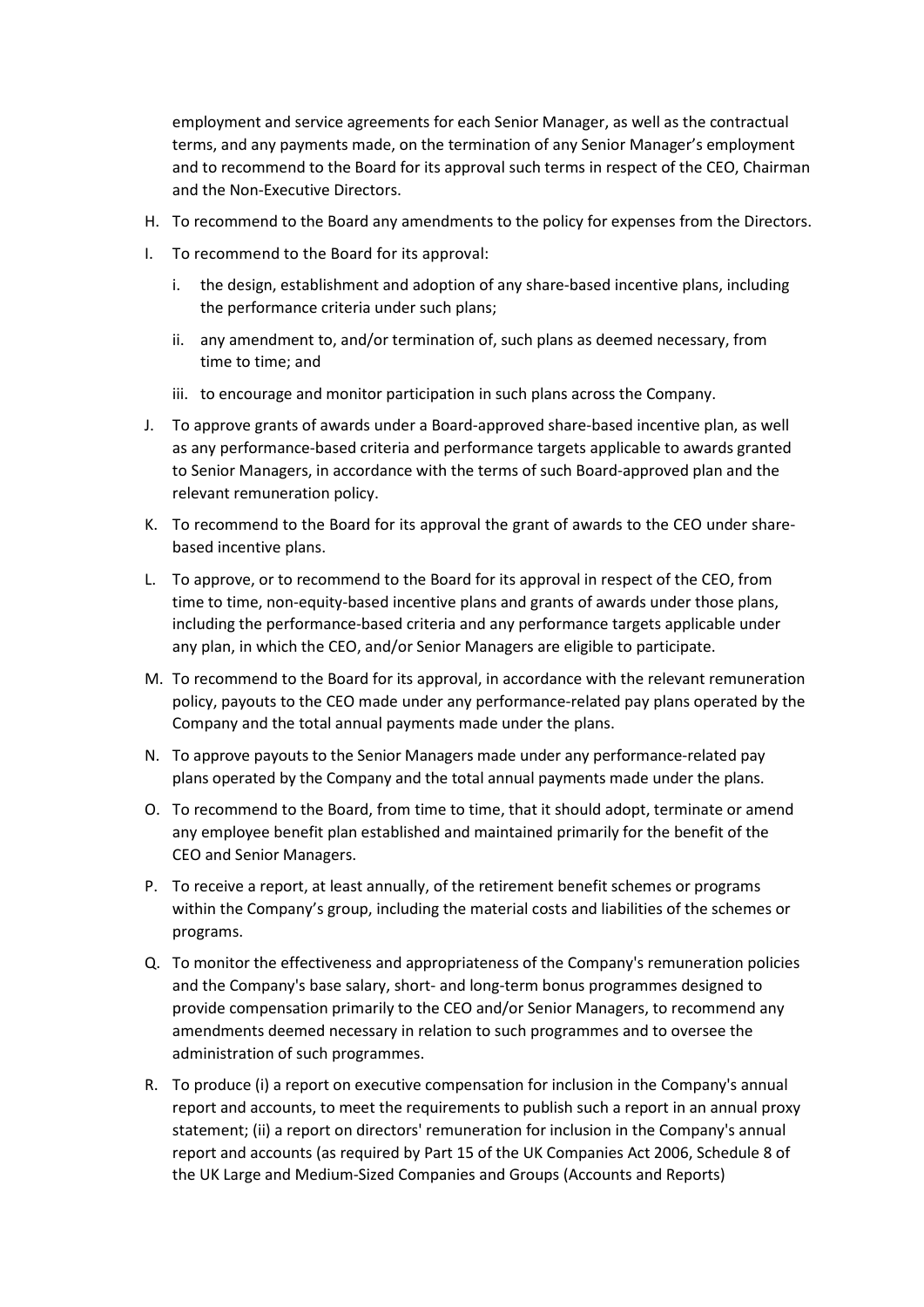Regulations 2008 and any successor regulations thereof); and (iii) any other relevant reports or disclosures required by any applicable laws, regulations or requirements (including those of any stock exchange on which the Company's shares are traded) with respect to remuneration, in accordance with the requirements of applicable laws, regulations or requirements.

- S. To recommend to the Board for its endorsement clear principles for pay and rewards across the organisation and to oversee any major changes in employee benefits structures throughout the Company.
- T. The Committee shall ensure that remuneration and related policies and practices within the Company are in line with the Company's purpose and values, support the desired culture, and align with the Company's performance. It shall monitor and review gender, ethnic minority and other pay gaps and work with the Nomination Committee on any remuneration-related diversity initiatives.
- U. The Committee shall ensure effective engagement with, and encourage participation from, relevant stakeholders including (but not limited to) the workforce and shareholders, in relation to remuneration and related policies and practices, ensuring that the views of relevant stakeholders are understood and considered as appropriate by the Committee and the Board.
- V. Subject to paragraph 6 below, to carry out any other duties that may be assigned to it from time to time by the Board.

## *2. Engagement of External Advisors*

The Committee shall have full authority to select and engage, at the Company's expense, outside legal, consultant or other professional advice on any matters related to fulfilling its responsibilities. The Committee shall be exclusively responsible for establishing the selection criteria, selecting, appointing and setting the terms of reference for any remuneration consultants who advise the Committee. The Committee shall make available a statement (for inclusion in the annual report) of whether any remuneration consultants appointed have any other connection with the Company.

#### *3. Reporting*

The Committee shall make whatever recommendations to the Board it deems appropriate on any area within its remit where action or improvement is needed. The Committee shall report its actions and recommendations to the Board after each Committee meeting.

The Committee shall ensure that provisions regarding the disclosure of information, including pensions, as set out in the Large and Medium-sized Companies and Groups (Accounts and Reports) Regulations 2008 and the UK Corporate Governance Code, are fulfilled and produce a report of the Company's remuneration policy and practices to be included in the Company's annual report and accounts and ensure each year that it is put to shareholders for approval at the Annual General Meeting. If the Committee has appointed remuneration consultants, the annual report on the implementation of the Company's remuneration policy should identify such consultants and state whether they have any other connection with the Company.

#### *4. Definitions*

For the purposes of these Terms of Reference:

A. "Articles" means the articles of association of the Company;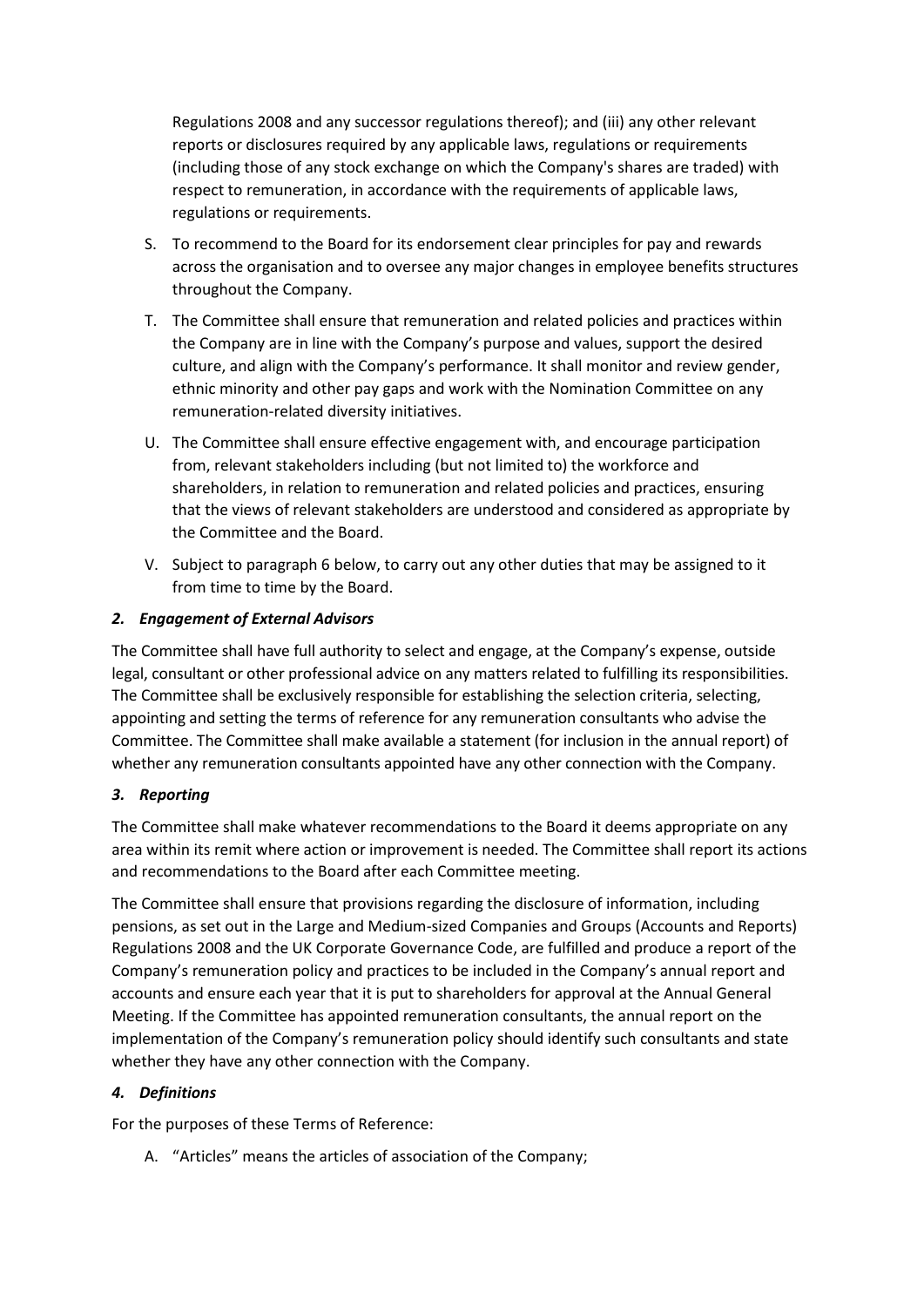- B. "Equity Proportion" has the same meaning as set out in the Articles;
- C. "Red" means collectively The Coca-Cola Company and each of its subsidiaries to the extent that they hold shares in the Company from time to time;
- D. "Senior Manager" means any employee of the Group that reports to the CEO or, if there is a Chief Operating Officer (or equivalent), to the Chief Operating Officer (or equivalent), as well as any other employees of the Company the Board designates from time to time (other than, for the avoidance of doubt, the CEO); and
- E. "Shareholders' Agreement" means the shareholders' agreement entered into between the Company, Olive Partners S.A., European Refreshments, Coca-Cola GmbH and Vivaqa Beteiligungs GmbH & Co. KG in relation to the Company.
- F. "Workforce" means persons engaged under an employment contract or a contract, or other arrangement, to do work or provide services personally.

#### **Operations of the Committee**

#### *1. Meetings*

In order to discharge its responsibilities, the Committee shall each year establish a schedule of meetings; additional meetings may be scheduled as required. The Committee shall meet at least three times a year at appropriate intervals and shall hold additional meetings as required.

#### *2. Conduct of Meetings*

All determinations of the Committee shall be made either at a meeting duly constituted and held or by a written consent to the actions taken that is signed by all of the members of the Committee.

#### *3. Quorum and Meeting Attendance*

- A. The quorum for a meeting of the Committee is:
	- i. a sufficient number of independent directors to constitute a majority of the directors present at the meeting;
	- ii. if the Equity Proportion of Olive Partners S.A. is 15 percent or more, at least one director nominated by Olive Partners S.A.; and
	- iii. if the Equity Proportion of Red is 10 percent or more, at least one director nominated by Red.
- B. If a quorum is not present at a Committee meeting within 60 minutes of the time appointed for the start of the meeting, the meeting will be adjourned to the same time and place on the following working day. Notice of any such adjourned meeting shall be given to all Committee members. The quorum for any such reconvened meeting shall be a majority of Committee members.

#### *4. Documentation and Reports*

The Committee Chairman shall be responsible for establishing the agendas for meetings of the Committee. An agenda, together with materials relating to the subject matter of each meeting, shall be sent to members of the Committee prior to each meeting. The Company Secretary or his or her nominee will act as the Secretary of the Committee (the **Secretary**). The Secretary shall prepare minutes for all meetings of the Committee to document the Committee's discharge of its responsibilities. The minutes shall be made available in draft form to all Committee members to ensure an accurate final record, shall be approved at the next meeting of the Committee and shall